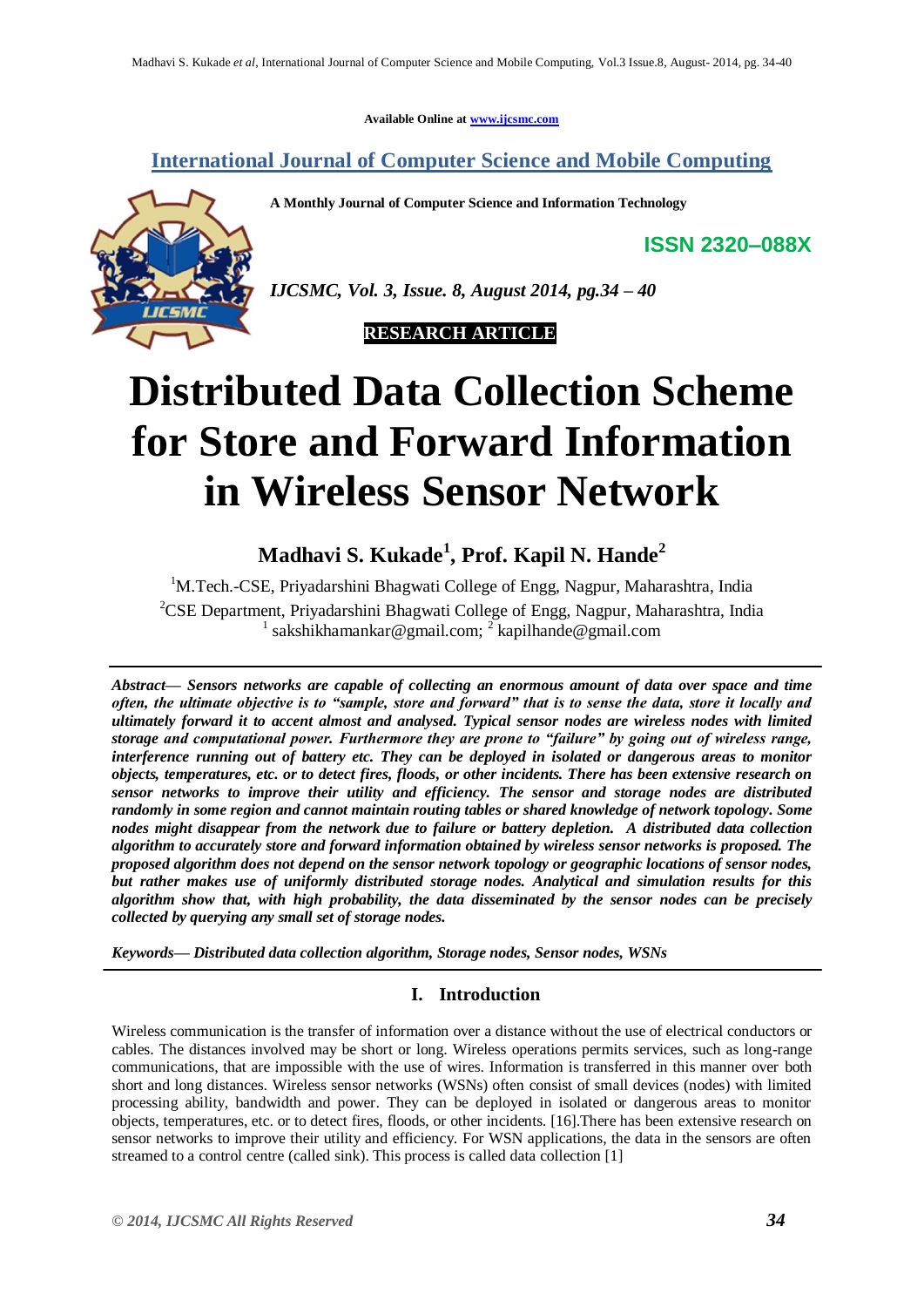One of the most important functions provided by Wireless Sensor Networks (WSNs) is directly gathering data from the physical world. Generally, data gathering can be categorized as data collection, which gathers all the data from a network without any data aggregation or merging, and data aggregation*,* which obtains some aggregation values, e.g*.* MAX, MIN, SUM, and etc. To evaluate network performance, network capacity which reflects transmission/collection/broadcast it usually adopted,[18][19]e.g. multicast capacity unicast capacity, broadcast capacity*,* and data collection capacity*.* For data collection capacity, it is defined as the average data receiving rate at the sink, i.e*.* data collection capacity reflects how fast data been collected by the sink [3]

A distributed data collection algorithm to accurately store and forward information obtained by wireless sensor networks is proposed. The proposed algorithm does not depend on the sensor network topology where there is arrangement of a network, including its nodes and connecting lines,[16] routing tables in contains the information necessary to forward a packet along the best path toward its destination. Each packet contains information about its origin and destination.

Data collection and selection is common to many systems, which vary greatly not only in scale, but in sensing modalities—i.e. what data is collected, and what mechanism is used acquire that data. Some sensor networks, for instance, monitor only simple physical phenomena such as temperature and humidity. In others the data source may be of higher speed and richer content, providing far more information than a slowly changing scalar value. The nature of the data being collected varies as well, from physical processes like temperature or radar to collection of output from computer applications.In a large scale wireless sensor network with a set of sensing nodes and a set of storage nodes. and one of the most important applications for wireless sensor networks (WSNs) is Data Collection,[10][11] where sensing data are collected at sensor nodes and forwarded to a central base station for further processing. The sensing nodes have limited memory and bandwidth, and they might disappear from the network at any time due to limited battery lifetime.[17] The storage nodes have large memory and bandwidth, but they do not sense information about the region.[16]We assume that the data collector (base station) is far away from the nodes as shown in Fig. 1, but it is connected with a set of storage nodes. The sensor nodes are able to sense data and distribute it to the storage nodes.



**FIGURE 1. NETWORK MODEL REPRESENTING A WIRELESS SENSOR WITH SENSING AND STORING NODES, AND BASE STATION NODES**

## **II. Problem Definition**

Sensor networks are especially useful in catastrophic or emergency scenarios such as floods, fires, terrorist attacks or earthquakes where human participation may be too dangerous. However, such disaster scenarios pose an interesting design challenge since the sensor nodes used to collect and communicate data may themselves fail suddenly and unpredictably, resulting in the loss of valuable data.[10] Furthermore, because these networks are often expected to be deployed in response to a disaster, or because of sudden configuration changes due to failure, these networks are often expected to operate in a "zero-configuration" paradigm, where data collection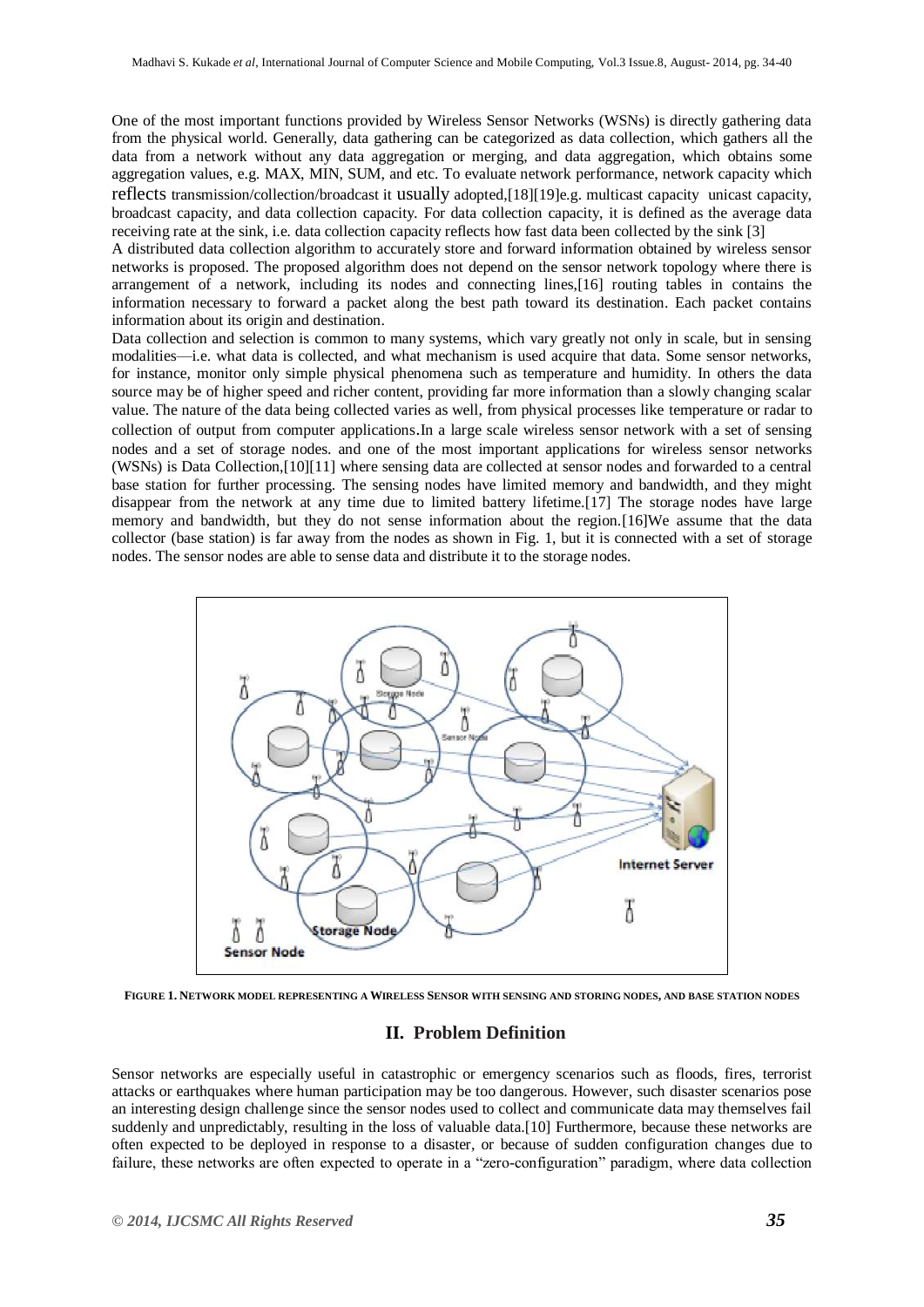and transmission must be initiated immediately, before the nodes have a chance to assess the current network topology.

Sensors networks are capable of collecting an enormous amount of data over space and time. Often, the ultimate objective is to "sample, store and forward" that is to sense the data, store it locally and ultimately forward it to a central host (or "master node" where data from other sensor nodes is also collected and analyzed.[8][17]A useful example is a traffic sensing network, there being traffic sensors at each intersection that estimate the traffic and relay it to a central processing station. Typical sensor nodes are wireless nodes with limited storage and computational power. Furthermore, they are prone to "failure", by going out of wireless range, interference, running out of battery etc. When a sensor node fails, the data it was storing is lost.

In a cooperative sensor network, it is a good idea to have nodes' data duplicated and spread around the network so it can be recovered from other nodes in case of failure. In particular, every node can store some of its own data as well as data from other nodes up to its storage capacity. The sensor and storage nodes are distributed randomly in some region and cannot maintain routing tables or shared knowledge of network topology.[17][1] Some nodes might disappear from the network due to failure or battery depletion.Traditional error-correcting erasure codes can also be used to achieve the goal of encoding data for collection if some of the encoding symbols are lost, data can still be recovered. Reed-Solomon codes are block erasure codes that have been traditionally used for error correction.[19]

#### **III.Literature Survey**

 Author Shouling Ji, Zhipeng Cai provided method that functions by Wireless Sensor Networks (WSNs) is directly gathering data from the physical world. Generally, data gathering can be categorized as data collection, which gathers all the data from a network without any data aggregation or merging, and data aggregation, which obtains some aggregation values, e.g. MAX, MIN, SUM, and etc. For data collection capacity, it is defined as the average data receiving rate at the sink, i.e. data collection capacity reflects how fast data been collected by the sink. Without confusion, author use data collection capacity and network capacity interchangeably throughout this paper.

Author Abhinav Kamra, Jon Feldman, Vishal Misra and Dan Rubenstein discuss the benefits of storing combinations of data instead of original data has been studied in various works . Traditional error-correcting erasure codes can also be used to achieve the goal of encoding data such that if some of the encoding symbols are lost, data can still be recovered. Reed-Solomon codes are block erasure codes that have been traditionally used for error correction.

From the "Geographic Protocols in Sensor Networks" written by Karim Seada, Ahmed Helmy described In wireless sensor networks, Geographic protocols, that take advantage of the location information of nodes, are very valuable for sensor networks.

Mu Lin, Chong Luoyz, Feng Liu and Feng Wuz proposed a work for a large scale wireless sensor network where sensor readings are occasionally collected by a mobile sink, and sensor nodes are responsible for temporarily storing their own readings in an energy-efficient and storage efficient way. In the development of compressive data persistence scheme, they design a distributed compressive sensing encoding approach based on Metropolis-Hastings random walk.

Author Xiaohua Xu, Xiang-Yang Li, Min Song shown efficient query-selection algorithm in their paper where carefully selecting a subset of queries such that the total weight of selected queries is at least a constant fraction of the optimum solution when the load of all queries exceed the network capacity (*i.e.*, the WSN is overloaded with queries from control applications). Here all the above are the different methods related with data collection

## **IV. Network Model and Assumption**

We consider a large scale wireless sensor network with a set of sensing nodes  $S = \{s_1, \ldots, sk\}$ .All sensor nodes have the same capabilities such as mobility, homogeneous, limited memory and power. and a set of storage nodes both are distributed randomly and uniformly in a square region  $R = L \times L$ , where L is the side length. Each storage node has a memory buffer of size *M* and this buffer can be divided into smaller buffers, each of size *c*, such that  $e = \frac{M}{c}$ . For simplicity we assume that all storage nodes have equal memory size *M*. Each storage node *ri* can send multicasting messages to neighboring nodes [16].

Each node *ri* can detect its total number of neighbors by sending a simple flooding query message, and any sensor node that responds to this message will be a neighbor of this node. Every node *s<sup>i</sup>* prepares a packet *packet<sub>si</sub>* with its  $ID_{si}$ , sensed data  $x_{si}$ , and a *flag* that is set to zero or one so that packet contain its id, sensed data information and flag value which show that sensor node has which data as we will consider two different types of packets depending on the *flag* value: initialization and update packets. If the source node sends a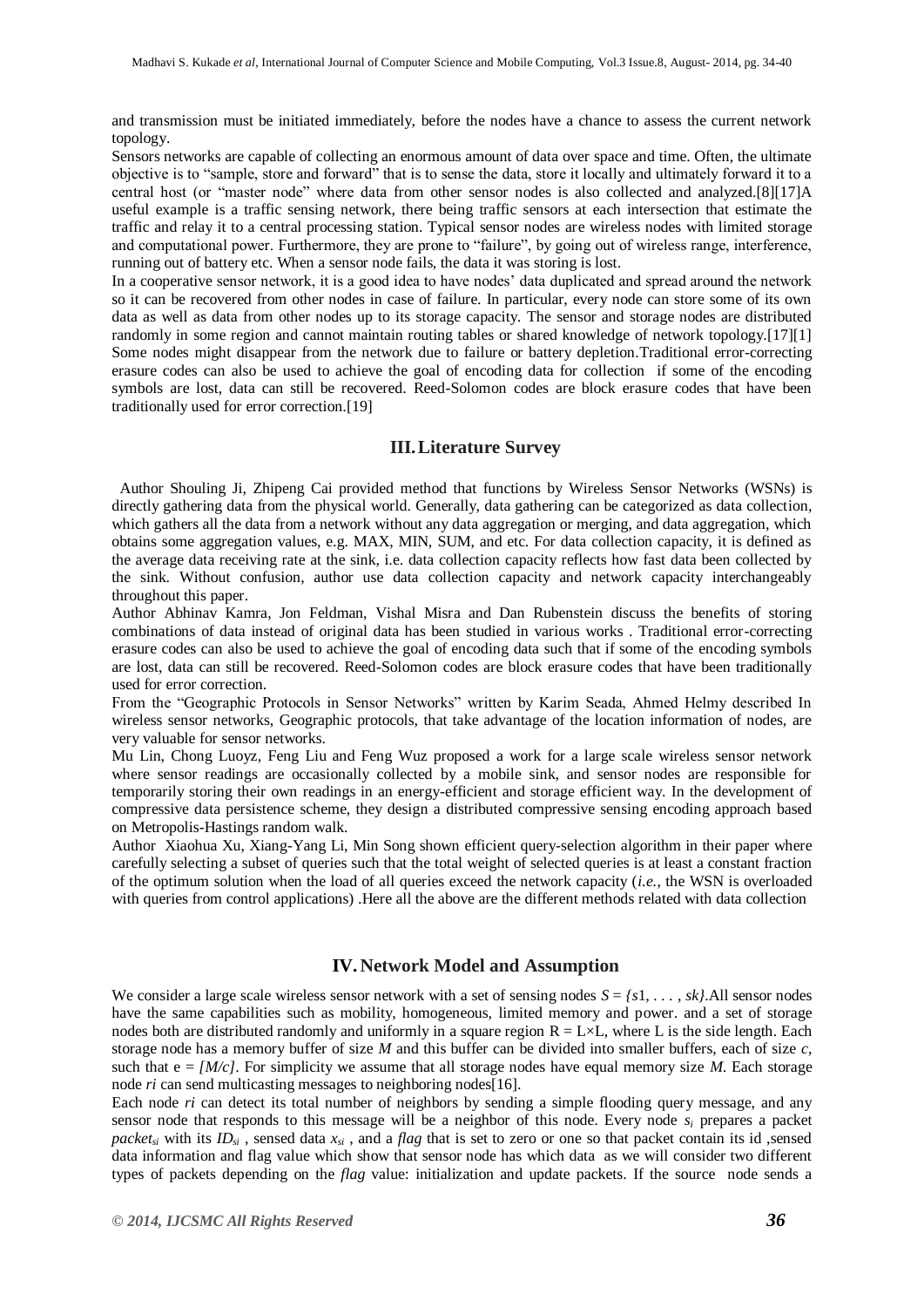packet and the *flag* is set to zero, then it will be considered as an initialization packet. Otherwise, it will be considered as an update packet.

packet<sub>si</sub> (ID<sub>si</sub>,  $x_{si}$ , flag)

## **V. Distributed Data Collection Algorithm**

We consider a wireless sensor network N with n nodes among which  $S = \{s1, \ldots, sn\}$  are sensing node and  $R =$ {r1, . . . , rn−k} are storage nodes in network simulator model (NS2). The sensor and storage nodes are distributed randomly in some region R and cannot maintain routing tables or shared knowledge of network topology. Some nodes might disappear from the network due to failure or battery depletion.

In this paper, we will propose a distributed data collection algorithm for overcoming the storage problem by using NS2 simulator which help to create the desired network model The clustering storage algorithm runs in the following phases:

**i) Clustering phase**: We assume that the sensor network has *k/n ≈* 80% sensing nodes, and (*n − k*)*/n ≈* 20% storage nodes. All clusters in the network are established using clustering algorithms In the clustering phase, each storage node sends a flooding beacon message with its ID to all neighboring nodes in the network. Due to the random locations of the sensing nodes, some nodes will be able to receive this message and reply with their IDs to the storage nodes. In addition the sensing nodes will store the IDs of the storage nodes in which they received beacon messages:

#### packet *r***i**→S(ID<sub>ri</sub>)

**ii) Sensing phase**In the sensing phase, the sensor nodes sense data from the environment. Once the data is collected, they send their packets to the storage node, from which they have received beacon packets:

$$
packet_{si} \rightarrow R_{si} (ID_{si}, x_{si}, R_{si}, flag)
$$

where  $R_{si}$  is the set of storage nodes with whom  $s_i$  is connected. The flag value determines whether the packet contains an update or initially sensed data. The update data from the sensing nodes will occur whenever they sense new information about the surrounding environment

**iii) Data collection and storage phase**: When a sensing node senses the environment, it sends its packets to its storage nodes. The storage nodes collect the incoming packets and store them encoded in their own buffer. Based on the type of the incoming packets, the storage nodes will store these packets or update the existing data in their buffers.

**iv) Querying phase:** The query process can be performed by the base station or server that collects all data from the storage nodes. Total number of nodes that must be queried in order to obtain the data sensed by the sensor nodes.

#### **Algorithm**

**Step: 1** INITIALIZATION // Note: '-model' means network- model' INITIALIZE network-model; INITIALIZE sensor node  $S = \{s_1, \ldots, s_k\}$ also acts like source nodes, Where k is source packet { $x_{si}, \ldots, x_{sk}$ } INITIALIZE  $n - k$  storage nodes R = { $r_1, r_2, ..., r_{n-k}$ }; INITIALIZE storage buffers =  $y_1, y_2, \ldots, y_{n-k}$  for all storage nodes *R*. **Step 2:** LOOP For each storage node  $r_i = 1$  to  $n - k$  do Generate a beacon packet with its  $ID_{ri}$  and send flooding message to all sensing neighbors; Every sensing node will decide the storage nodes which to connect ; End the process. **Step 3**: FOR DATA COLLECTION For each *source node*  $s_i$ ,  $i = 1$  ....... k do Generate header of  $x_{si}$  and flag = 0; Prepare the packet  $s_i$ ; Send the packet  $s_i$  to storage nodes for data collection; End the process **Step 4:** IF source packets are remaining then For each *node* **r**<sub>i</sub> receives packets do if the flag=0 then Put  $x_{si}$  into  $r_i$  's buffer ; End the process

*© 2014, IJCSMC All Rights Reserved 37*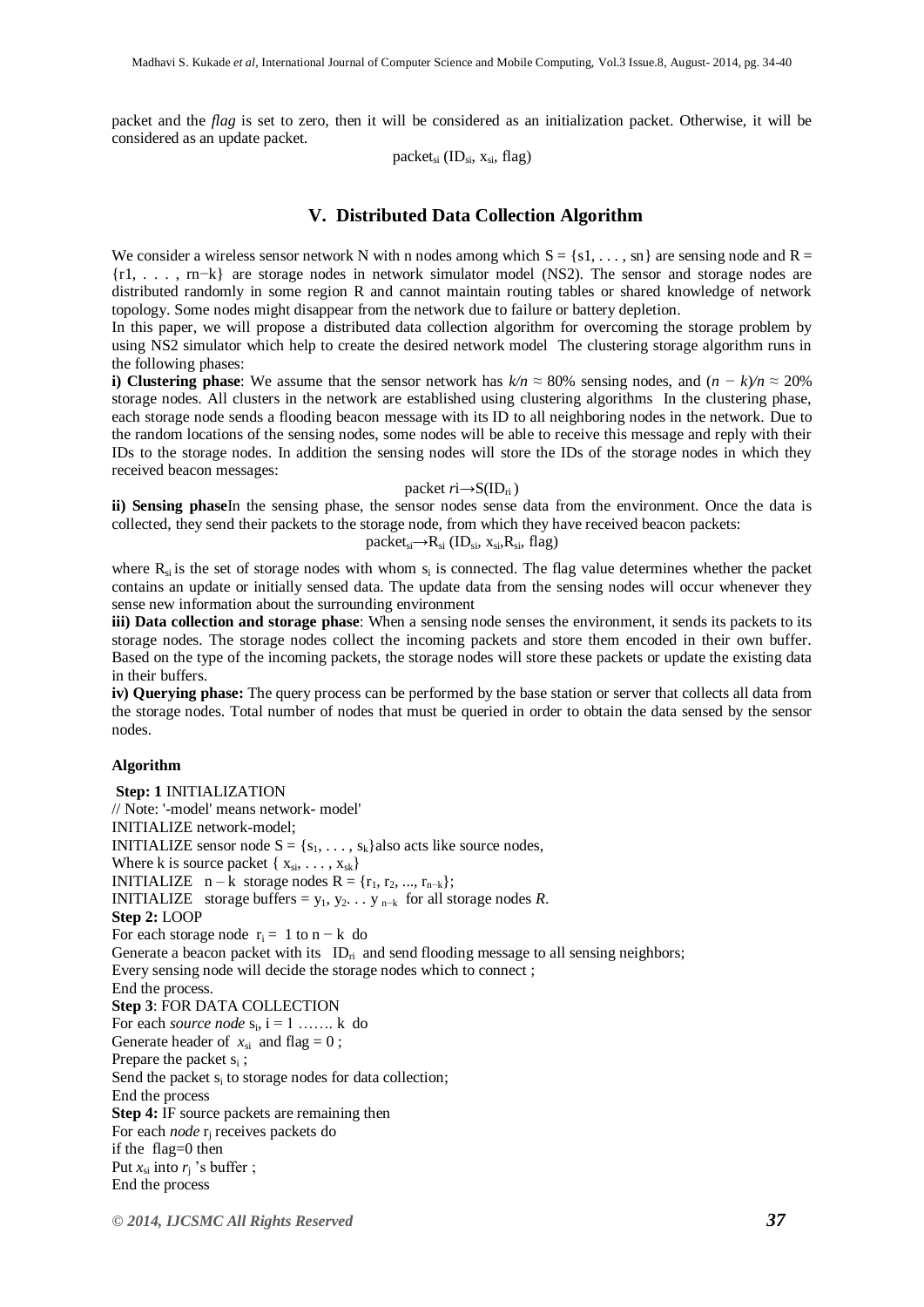**Step 5:** ELSE Update the  $y_i$  buffer of the storage node  $r_i$  $y_j = y_j \pm x_{si}$ ; End the process.

#### **Fig: 2- Distributed Data-Collection Algorithm**

#### **VI. Simulation Results**

In third paper we overcome the duplication of data problem as when storage node collect the data first it check whether that data has been already present in its buffer or not if yes then it doesn't take that data and if not then it collect it and update in its own buffer. This is the distributed data collection process where storage node collect data from every sensor node those who reply to it and collect the data and forward to base station , this results are shown with the help of simulation in this module.

In the following figure we see the graphical result how storage node collect the data from each sensor node and store it in its own buffer.



**Fig.3 graphical view for storage node while collecting data**

In the next step when base station collect the data from storage node it apply query process according to their buffer size of data present in storage node and collect the data from storage node,for this collection base staion done indexing also as on the priority basis. the following figure shows simulation results and the graphical view how base station collect the data from storage node.



**Fig .4 graphical view for base station while collecting data from storage node**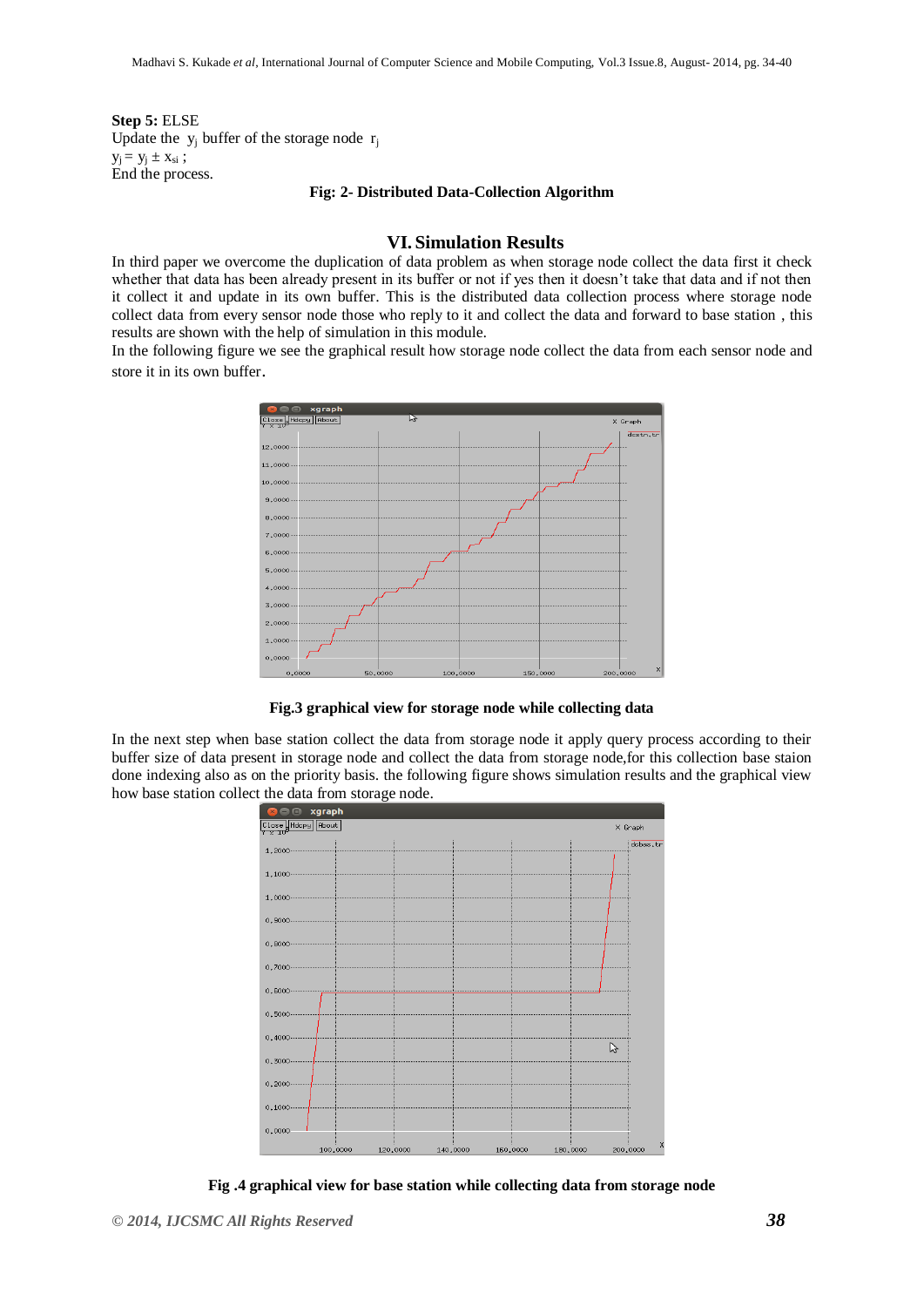## **VII. Conclusion**

From the above paper we concluded that the technology for implementing distributed data collection is progressing well. Numerous investigators have addressed important aspects of this difficult problem, including researchers in data collection techniques. The initial success of these techniques is to collect the data from the sensor nodes which are uniformly distributed in the network, which depend on different domain structure. The acceptability of data collection algorithm is ultimately depending on results of simulation. We proposed the distributed data collection concepts for collect the data from the network where sensor nodes are uniformly distributed. We presented a result with network simulator which determines a performance baseline and the simulation results demonstrate that the proposed model is suitable for large-scale wireless sensor networks also with high probability, querying of the storage nodes with limited or unlimited buffers will retrieve all sensed data gathered by the sensing nodes. We evaluated a distributed data collection algorithm using terms and concepts as storage node collect the data and given to base station.

#### **References**

- [1] Xiaohua Xu, Xiang-Yang Li, Min Song "Real-time Data Collection Scheduling in Multi-hop Wireless Sensor Networks," IEEE Global Communications Conference 2013
- [2] Mingsen Xu, Wen-Zhan Song, "Ravine Streams: Persistent Data Streams in Disruptive Sensor Networks" IEEE SECON (2013) Key: citeulike:12237835
- [3] Shouling Ji, Zhipeng Cai, "Distributed Data Collection and Its Capacity in Asynchronous Wireless Sensor Networks," IEEE INFOCAM 2012
- [4] X. Hou, Z. Sumpter, L. Burson, X. Xue, and B. Tang, "Maximizing Data Preservation in Intermittently Connected Sensor Networks," in IEEE International Conference on Mobile Ad hoc and Sensor Systems, Oct. 2012.
- [5] M. Valero, M. Xu, N. A. Mancuso, W.-Z. Song, and R. Beyah, "EDR2: A Sink Failure Resilient Approach for WSNs," in IEEE International Conference on Communications, Jun. 2012.
- [6] A. G. Dimakis, V. Prabhakaran, and K. Ramchandran. "Decentralized erasure codes for distributed networked storage". IEEE/ACM Transactions on Networking, 14(SI):2809 – 2816, June 2006
- [7] A. G. Dimakis, V. Prabhakaran, and K. Ramchandran. "Distributed fountain codes for networked storage". In Proc. IEEE International Conference on Acoustics, Speech and Signal Processing, Toulouse, France, May 14-19, 2006.
- [8] A. Kamra, V. Misra, J. Feldman, and D. Rubenstein." Growth codes: Maximizing sensor network data persistence". In Proc. 2006 Conference on Applications, Technologies
- [9] Z. Kong, S. A. Aly, and E. Soljanin." Decentralized coding algorithms for distributed storage in wireless sensor networks". IEEE Journal on Selected Areas in Communications, 28(2):261– 267, Feburary 2010.
- [10] Y. Lin, B. Liang, and B. Li."Data persistence in large-scale sensor networks with decentralized fountain codes". In Proc. Twenty-Sixth Annual Joint Conference of the IEEE
- [11] M. Goyeneche, J. Villadangos, J.J. Astrain, M. Prieto, and A. Cordoba. "A distributed data gathering algorithm for wireless sensor networks with uniform architecture". In Proc. 15th Euromicro International Conference on Parallel Distributed and Network-Based Processing (PDP'07), pages 373–380. IEEE Computer Society, Los Alamitos, CA, USA, 2007.
- [12] O. Younis and S. Fahmy." Distributed clustering in ad hoc sensor networks: A hybrid, energy-efficient approach". In Proc. Twenty-Third Annual Joint Conference of the IEEE Computer and Communication Societies, volume 1, pages 629–640, Hong Kong, China, March 7-11, 2004
- [13] Y. Lin, B. Li, and B. Liang. "Differentiated data persistence with priority random linear code". In Proc. 27th International Conference on Distributed Computing Systems (ICDCS'07), Toronto, Cana
- [14] U. Niesen, P. Gupta, and D. Shah, "On Capacity Scaling in Arbitrary Wireless Networks" IEEE Transactions on Information Theory, 55(9): 3959-3982, 2009.
- [15] G. Sharma, R. Mazumdar, and N. B. Shroff, "Delay and Capacity Trade- Offs in Mobile Ad Hoc Networks: A Global Perspective", IEEE/ACM Transactions on Networking, 15(5): 981-992, 2007.
- [16] Salah A. Aly, Ahmed Ali-Eldin, H. Vincent Poor," A Distributed Data Collection Algorithm for Wireless Sensor Networks with Persistent Storage Nodes " 4th IFIP International Conference on NewTechnologies, Mobility and Security( NTMS **)** 7-10 February 2011 Paris, France
- [17] Karim Seada, Ahmed Helmy," Geographic Protocols in Sensor Networks " The 3rd ACS/IEEEInternational Conference on Computer Systems and Applications, 2005.
- [18] Mu Lin, Chong Luo, Feng Liu and Feng Wu*."* Compressive Data Persistence in Large-Scale WirelesSensor Networks*"* IEEE Global Telecommunications Conference (GLOBECOM 2010)
- [19] Shouling Ji,Zhipeng Cai."Distributed Data Collection and Its Capacity in Asynchronous Wireless Sensor Networks" IEEE INFOCOM 2012